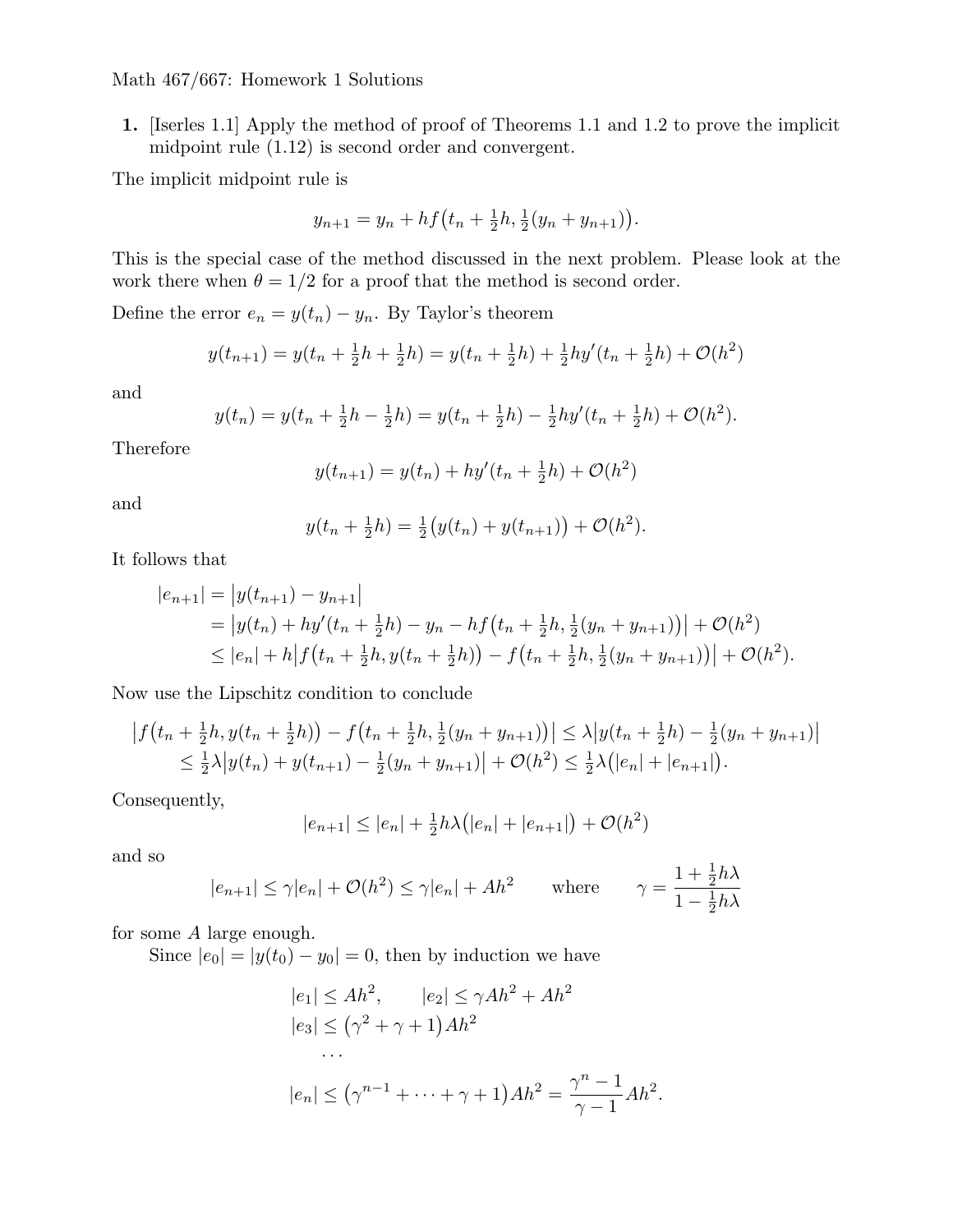We now claim that

$$
\frac{\gamma^n - 1}{\gamma - 1} Ah^2 \to 0 \quad \text{as} \quad n \to \infty \quad \text{where} \quad h = \frac{T - t_0}{n}.
$$

To see this, we recall for  $x > 0$  that

$$
1 + x \le 1 + x + \frac{1}{2!}x^2 + \frac{1}{3!}x^3 + \dots = e^x
$$

and for  $0 < x < 1/2$  that

$$
\frac{1}{1-x} = 1 + \frac{x}{1-x} \le 1 + 2x \le e^{2x}.
$$

Since  $h \to 0$  we may assume  $h\lambda \leq 1$  and conclude  $\gamma^n \leq (e^{h\lambda/2}e^{h\lambda})^2 = e^{3(T-t_0)\lambda/2}$ . Now

$$
\gamma - 1 = \frac{1 + \frac{1}{2}h\lambda}{1 - \frac{1}{2}h\lambda} - 1 = \frac{h\lambda}{1 - \frac{1}{2}h\lambda} \quad \text{implies} \quad \frac{1}{\gamma - 1} = \frac{1 - \frac{1}{2}h\lambda}{h\lambda}.
$$

Therefore,

$$
|e_n| \le \frac{\gamma^n - 1}{\gamma - 1} Ah^2 \le (e^{3(T - t_0)\lambda/2} - 1) \frac{1 - \frac{1}{2}h\lambda}{h\lambda} Ah^2 \le (e^{3(T - t_0)\lambda/2} - 1) \frac{1}{\lambda} Ah \to 0
$$

as  $h \to 0$  and  $n \to \infty$ . This shows the implicit midpoint rule is convergent.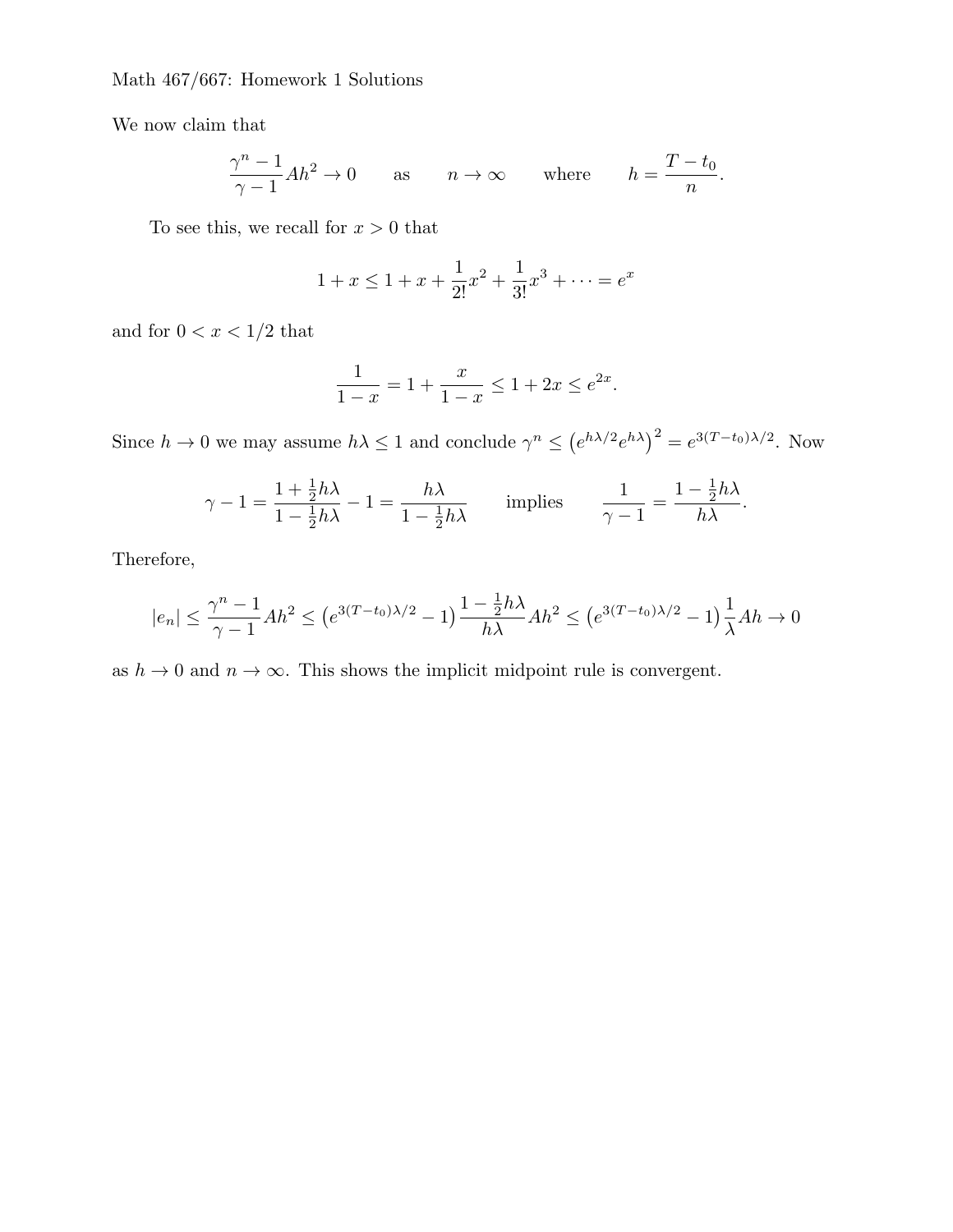**2.** [Iserles 1.4] Given  $\theta \in [0, 1]$ , find the order of the method

$$
y_{n+1} = y_n + h f(t_n + (1 - \theta)h, \theta y_n + (1 - \theta)y_{n+1}).
$$

Expanding the truncation error

$$
\tau(h) = y(t + h) - y(t) - hf(t + (1 - \theta)h, \theta y(t) + (1 - \theta)y(t + h))
$$

in powers of *h* by using the Mathematica script

```
1 eq=y'->Function[t,f[t,y[t]]]
2 r=y[t+h]-y[t]-h*(f[t+(1-theta)*h,theta*y[t]+(1-theta)*y[t+h]])
3 Dr=r
4 For[i=0,i<4,i++,
5 t0=Simplify[Dr/.h->0];
6 Print["Tau^",i," = ",t0];
7 If[t0==0,Null,Break[],Break[]];
8 Dr=Simplify[D[Dr,h]/.eq]
9 ]
  to compute the derivatives \tau^{(k)}(0) = \text{Tau}^k yields
 Wolfram Language 12.1.1 Engine for Linux ARM (32-bit)
 Copyright 1988-2020 Wolfram Research, Inc.
 In[1]:= eq=y'->Function[t, f[t, y[t]]]Out[1] = y' -> Function[t, f[t, y[t]]]In[2]: = r = y[t+h] - y[t] - h*(f[t+(1-theta)*h,theta*y[t]+(1-theta)*y[t+h]])Out[2]= -(h f[t + h (1 - theta), theta y[t] + (1 - \text{theta}) y[h + t]]) - y[t] +> y[h + t]
 In[3]:=Dr=rOut[3]= -(h f[t + h (1 - theta), theta y[t] + (1 - \text{theta}) y[h + t]]) - y[t] +> y[h + t]In[4]:= For[i=0,i<4,i++,t0=Simplify[Dr/.h->0];
 Print["Tau^",i,"=",t0];
 If[t0==0,Null,Break[],Break[]];
 Dr=Simplify[D[Dr,h]/.eq]
```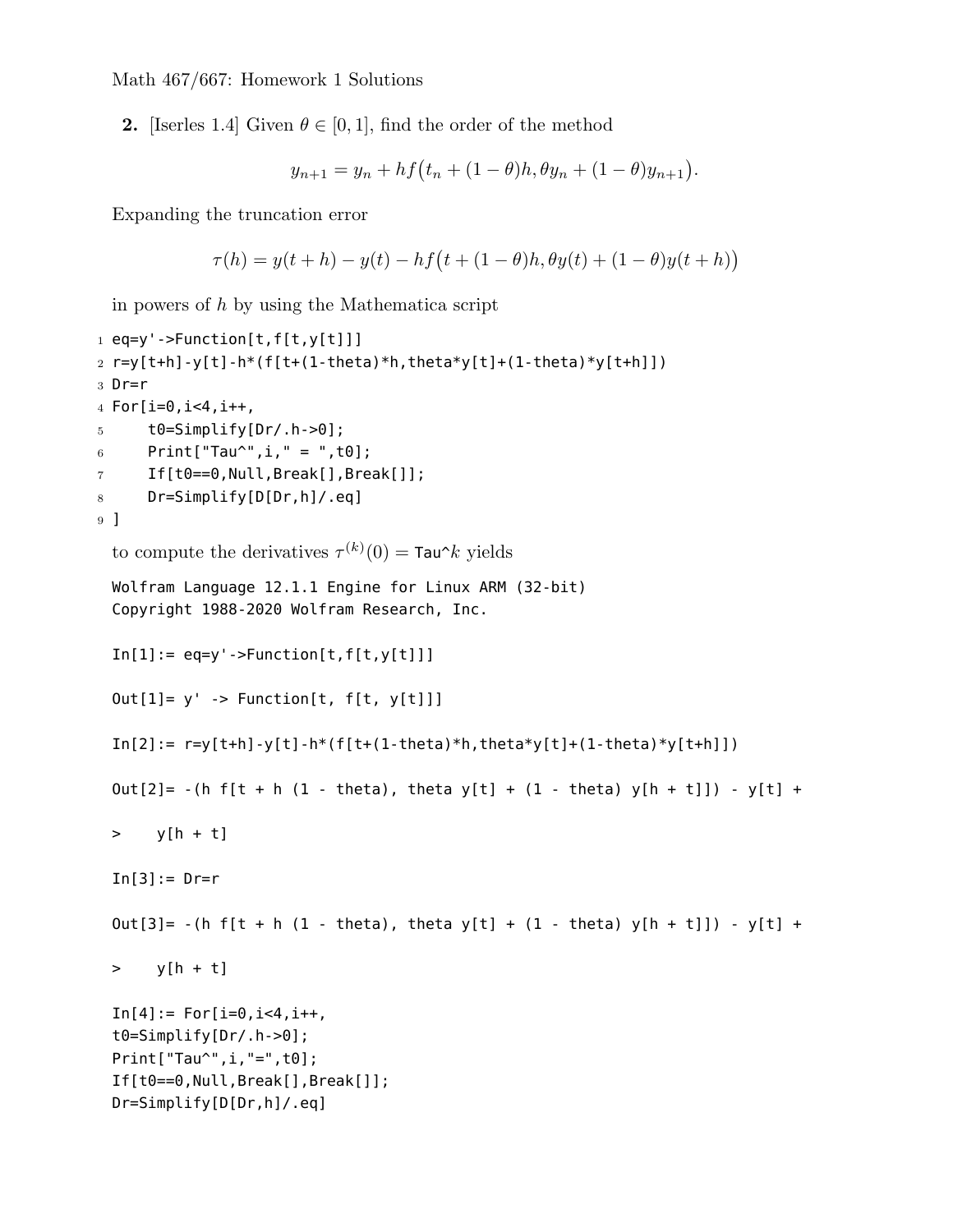```
\mathbf{I}Tau^0 = 0Tau\hat{1} = 0(0,1) (1,0)Tau^2 = (-1 + 2 theta) (f[t, y[t]] f [t, y[t]] + f [t, y[t]])
```
 $In[5]:=$ 

This indicates for values of  $\theta \neq 1/2$  that  $\tau(h) = \mathcal{O}(h^2)$  and consequently that the method is first order. If  $\theta = 1/2$  then the modified script

```
1 eq=y'->Function[t,f[t,y[t]]]
2 theta=1/2
3 r=y[t+h]-y[t]-h*(f[t+(1-theta)*h,theta*y[t]+(1-theta)*y[t+h]])
4 Dr=r
5 For[i=0, i<4, i++,
6 t0=Simplify[Dr/.h->0];
7 Print["Tau^", i, " = ", t0];
8 If[t0==0,Null,Break[],Break[]];
9 Dr=Simplify[D[Dr,h]/.eq]
10 ]
  yields
  Wolfram Language 12.1.1 Engine for Linux ARM (32-bit)
  Copyright 1988-2020 Wolfram Research, Inc.
  In[1]:= eq=y'->Function[t, f[t, y[t]]]Out[1]= y' -> Function[t, f[t, y[t]]]In[2] := \theta = \theta = 1/21
  0ut[2] = -\overline{\phantom{0}}In[3]: = r=y[t+h]-y[t]-h*(f[t+(1-theta)*h,theta*y[t]+(1-theta)*y[t+h]])h y[t] y[h + t]
  Out[3] = -(h f[- + t, --- + ------]) - y[t] + y[h + t]2 2 2
  In[4]:= Dr=rh y[t] y[h + t]
```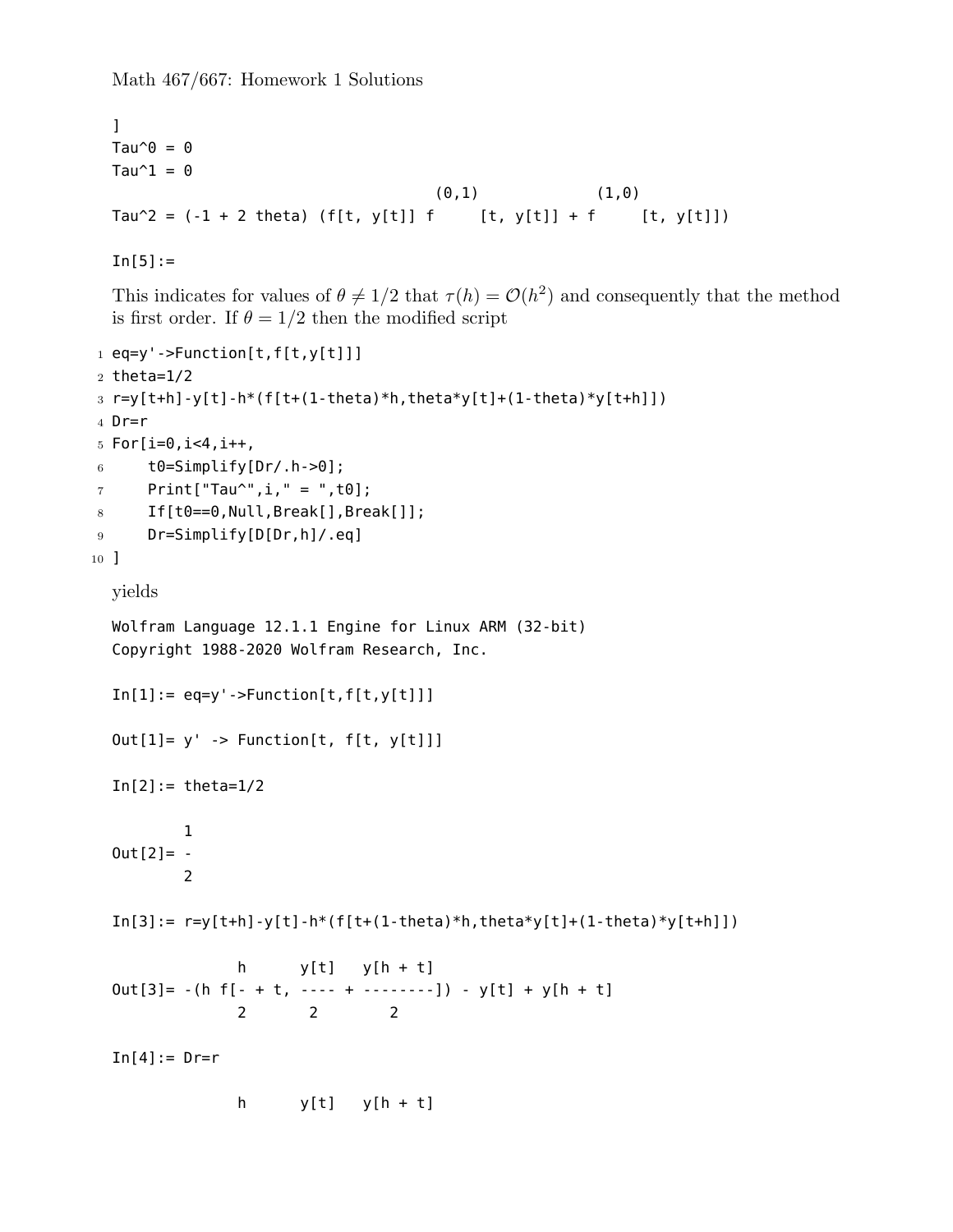```
Out[4] = -(h f[- + t, --- + ------]) - y[t] + y[h + t]2 2 2
In[5]: = For[i=0, i<4, i++,t0=Simplify[Dr/.h->0];
Print["Tau^",i,"=",t0];
If[t0==0,Null,Break[],Break[]];
Dr=Simplify[D[Dr,h]/.eq]
\mathbf{I}Tau^{\wedge}\theta = 0
Tau\hat{1} = 0Tau\hat{2} = 02 (0,2) (0,1) (1,0)Tau^3 = (f[t, y[t]] f [t, y[t]] - 2 f [t, y[t]] f [t, y[t]] -
                 (0,1) 2 (1,1) (2,0)> 2 f[t, y[t]] (f [t, y[t]] - f [t, y[t]]) + f [t, y[t]]) / 4
In [6] :=
```
This shows when  $\theta = 1/2$  that  $\tau(h) = \mathcal{O}(h^3)$  and the method is second order.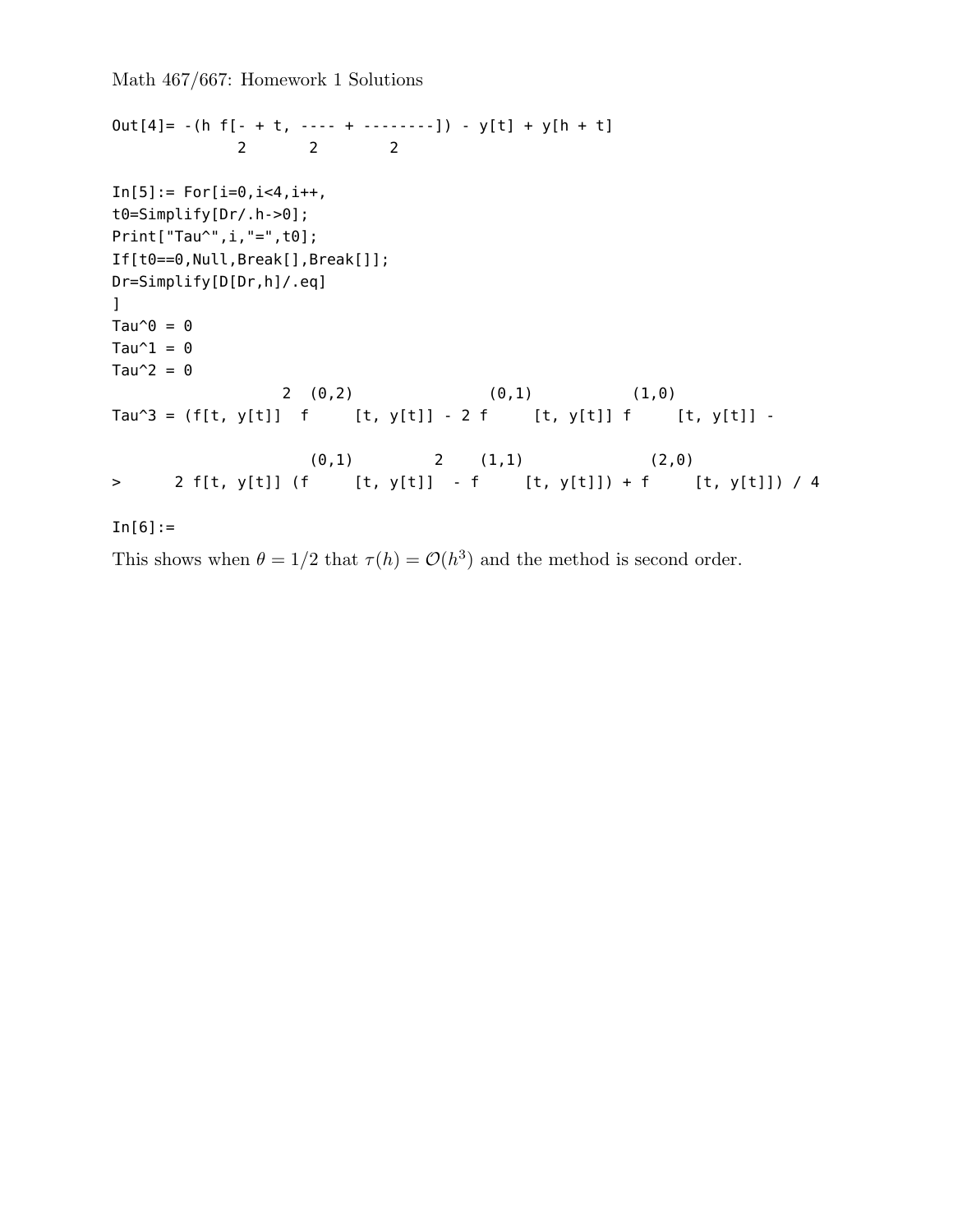**3.** [Iserles 1.5] Provided that f is analytic, it is possible to obtain from  $y' = f(t, y)$  an expression for the second derivative of *y*, namely  $y'' = g(t, y)$ , where

$$
g(t,y) = \frac{\partial f(t,y)}{\partial t} + \frac{\partial f(t,y)}{\partial y} f(t,y).
$$

Find the orders of the methods

$$
y_{n+1} = y_n + h f(t_n, y_n) + \frac{1}{2} h^2 g(t_n, y_n)
$$

and

$$
y_{n+1} = y_n + \frac{1}{2}h[f(t_n, y_n) + f(t_{n+1}, y_{n+1})] + \frac{1}{12}h^2[g(t_n, y_n) - g(t_{n+1}, y_{n+1})].
$$

For the first method use the script

```
1 eq=y'->Function[t,f[t,y[t]]]
2 r=y[t+h]-y[t]-h*f[t,y[t]]-h^2/2*g[t,y[t]]
3 g=Function[{t,y},Evaluate[D[f[t,y],t]+D[f[t,y],y]*f[t,y]]]
4 Dr=r
5 For[i=0, i<0, i++,
6 t0=Simplify[Dr/.h->0];
7 Print["Tau^",i," = ",t0];
8 If[t0==0,Null,Break[],Break[]];
9 Dr=Simplify[D[Dr,h]/.eq]
10 ]
```
Note that the use of Evaluate was necessary in line 3 for the definition of *g* to prevent lazy evaluation so the derivatives in line 9 work properly. When run, we obtain

```
Wolfram Language 12.1.1 Engine for Linux ARM (32-bit)
Copyright 1988-2020 Wolfram Research, Inc.
```

```
In[1]:= eq=y'->Function[t, f[t, y[t]]]
```
 $Out[1] = y'$  -> Function[t, f[t, y[t]]]

 $In[2]: = r=y[t+h]-y[t]-h*f[t,y[t]]-h^2/2*g[t,y[t]]$ 

```
2
                          h g[t, y[t]]
Out[2] = -(h f[t, y[t]]) - ------------ - y[t] + y[h + t]
                                2
```
 $In[3]:= g=Function[\{t,y\},Evaluate[D[f[t,y],t]+D[f[t,y],y]*f[t,y]]]$ 

 $(0,1)$   $(1,0)$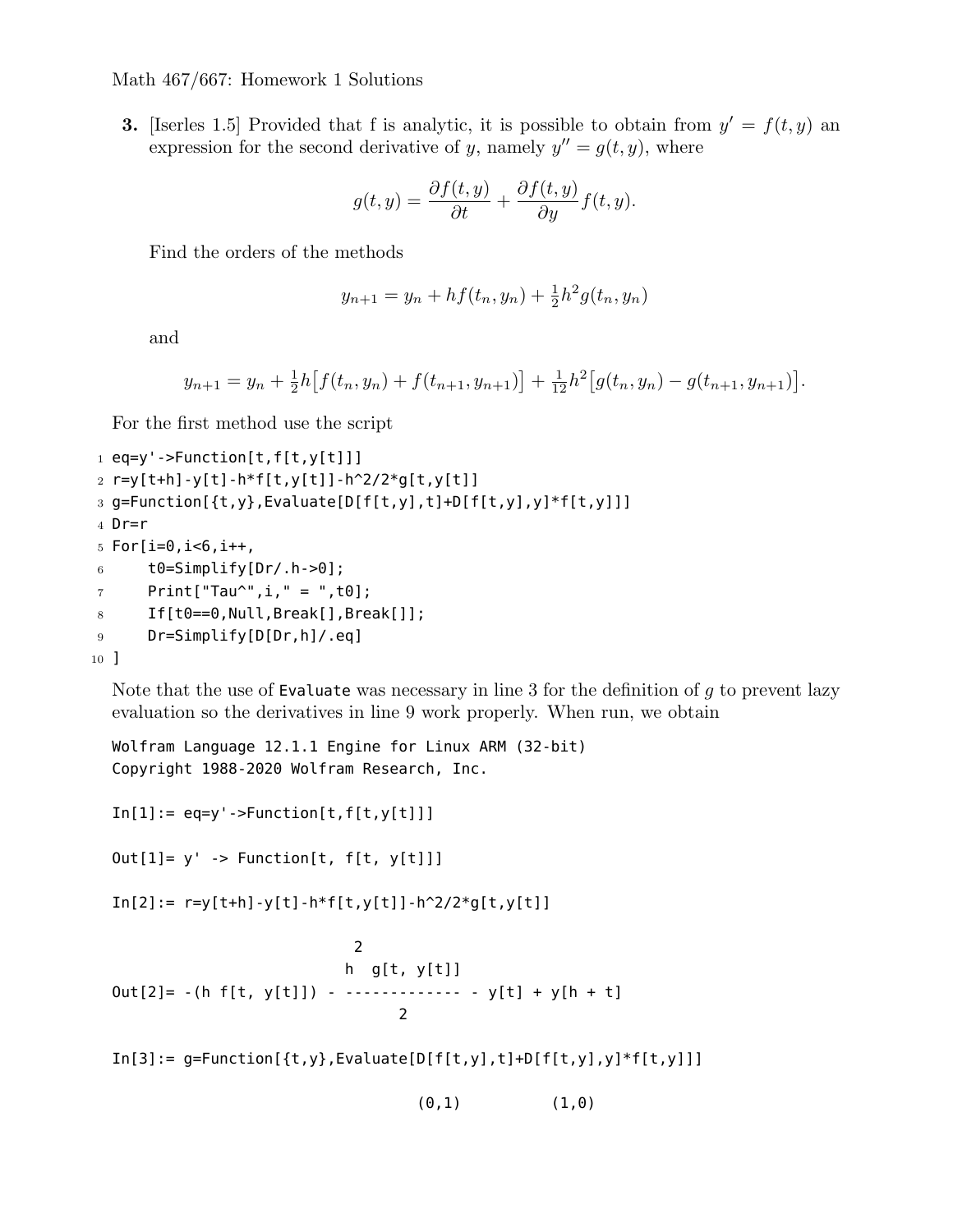```
Out[3] = Function[{t, y}, f[t, y] f [t, y] + f [t, y]]In[4]:= Dr=rOut[4] = -(h f[t, y[t]]) - y[t] + y[h + t] -2 (0,1) (1,0)
    h (f[t, y[t]] f [t, y[t]] + f [t, y[t]])
> -------------------------------------------------
                        2
In[5]: = For[i=0, i<6, i++,t0=Simplify[Dr/.h->0];
Print["Tau^",i,"=",t0];
If[t0==0,Null,Break[],Break[]];
Dr=Simplify[D[Dr,h]/.eq]
\mathbf{1}Tau^0 = 0Tau\hat{1} = 0Tau\hat{2} = 02 (0,2) (0,1) (1,0)Tau^3 = f[t, y[t]] f [t, y[t]] + f [t, y[t]] f [t, y[t]] +
              (0,1) 2 (1,1) (2,0)> f[t, y[t]] (f [t, y[t]] + 2 f [t, y[t]]) + f [t, y[t]]
```

```
In [6] :=
```
This shows that  $\tau(h) = \mathcal{O}(h^3)$  for the first method which we then infer is order 2.

For the second method, the script

```
1 eq=y'->Function[t,f[t,y[t]]]
2 r=y[t+h]-y[t]-h/2*(f[t,y[t]]+f[t+h,y[t+h]])-
3 h<sup>2</sup>/12<sup>*</sup>(g[t,y[t]]-g[t+h,y[t+h]])
4 g=Function[{t,y},Evaluate[D[f[t,y],t]+D[f[t,y],y]*f[t,y]]]
5 Dr=r
6 For[i=0, i<0, i++,
7 t0=Simplify[Dr/.h->0];
8 Print["Tau^",i," = ",t0];
9 If[t0==0,Null,Break[],Break[]];
10 Dr=Simplify[D[Dr,h]/.eq]
11 ]
  yields
```
Wolfram Language 12.1.1 Engine for Linux ARM (32-bit)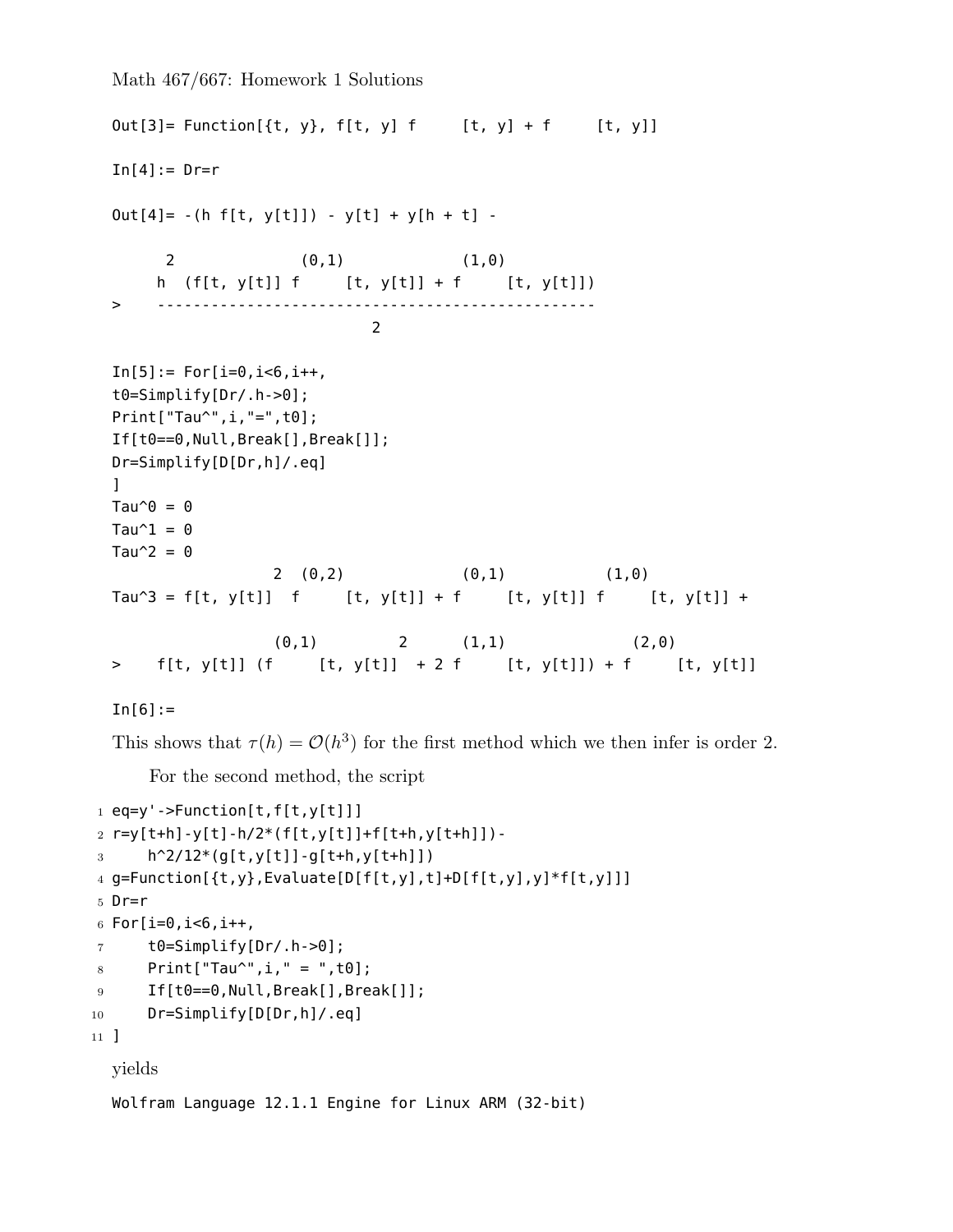```
Math 467/667: Homework 1 Solutions
Copyright 1988-2020 Wolfram Research, Inc.
In[1]:=eq=y'-\geq Function[t,f[t,y[t]]]Out[1]= y' -> Function[t, f[t, y[t]]]
In[2]: = r=y[t+h]-y[t]-h/2*(f[t,y[t]]+f[t+h,y[t+h]]).h^2/12*(g[t,y[t]]-g[t+h,y[t+h]])-(h(f[t, y[t]) + f[h + t, y[h + t]]))Out[2]= -------------------------------------- -
                        \mathcal{L}2
    h (g[t, y[t]] - g[h + t, y[h + t]])> ------------------------------------ - y[t] + y[h + t]
                    12
In[3]:= g=Function[\{t,y\}, Evaluate[D[f[t,y],t]+D[f[t,y],y]*f[t,y]](0,1) (1,0)Out[3] = Function[\{t, y\}, f[t, y] f [t, y] + f [t, y]]In[4]:=Dr=r-(h(f[t, y[t]) + f[h + t, y[h + t]]))Out[4]= -------------------------------------- - y[t] + y[h + t] -
                        2
      2 (0,1)
> (h (f[t, y[t]] f [t, y[t]] -
                           (0,1) (1,0)> f[h + t, y[h + t]] f [h + t, y[h + t]] + f [t, y[t]] -
          (1,0)
> f [h + t, y[h + t]])) / 12
In[5]: = For[i=0, i<6, i++,t0=Simplify[Dr/.h->0];
Print["Tau^",i,"=",t0];
If[t0==0,Null,Break[],Break[]];
Dr=Simplify[D[Dr,h]/.eq]
\mathbf{1}
```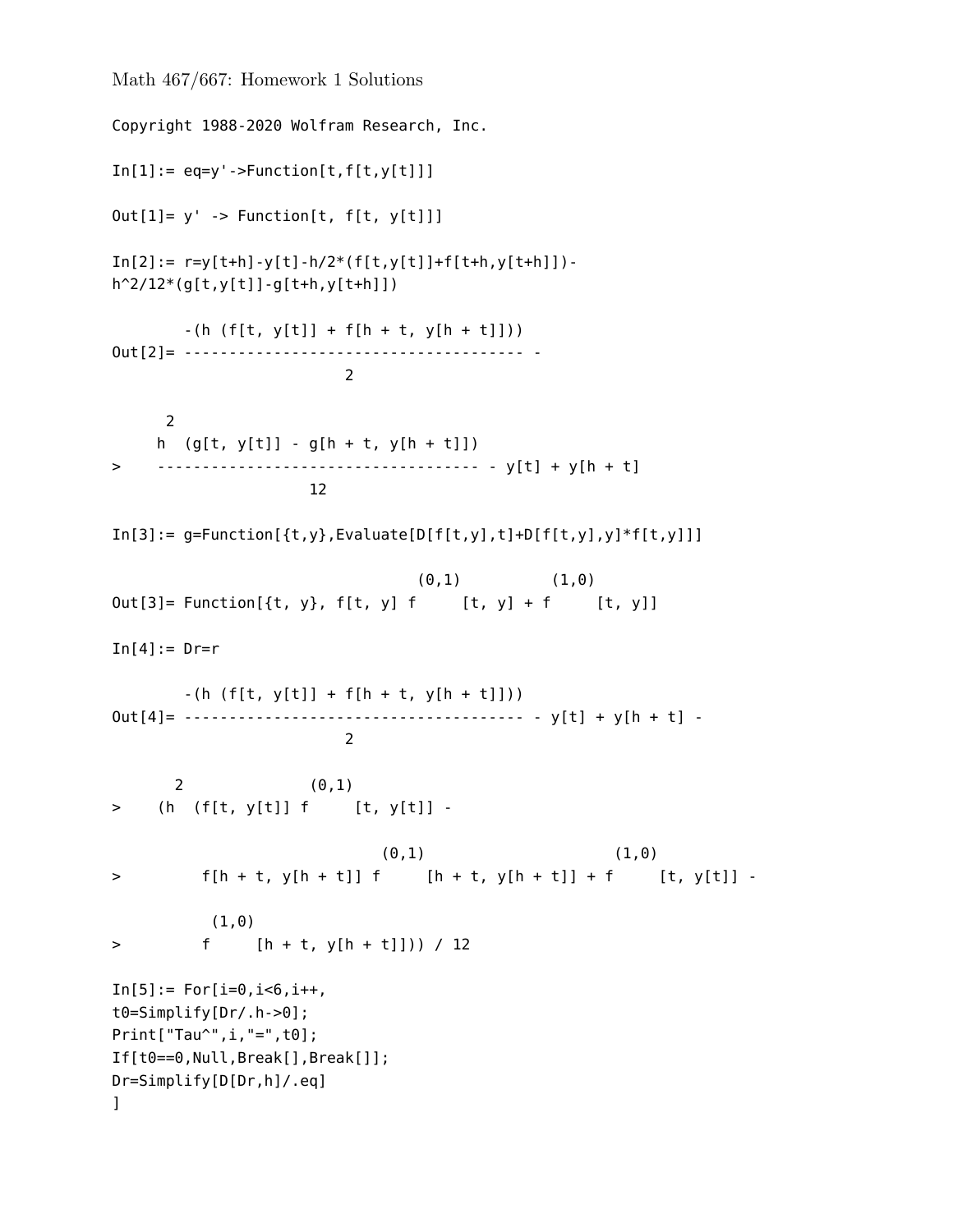Tau $^{\wedge}$  $\theta = 0$ Tau $\hat{1} = 0$ Tau $\hat{2} = 0$ Tau $\hat{3} = 0$ Tau $\hat{ }$ 4 = 0 4 (0,4) (0,1) 3 (1,0) Tau^5 = (f[t, y[t]] f [t, y[t]] + f [t, y[t]] f [t, y[t]] +  $(0,2)$   $(1,0)$  2 > 3 f [t, y[t]] f [t, y[t]] + 3 (0,2) 2 (0,1) (0,3) > f[t, y[t]] (4 f [t, y[t]] + 7 f [t, y[t]] f [t, y[t]] +  $(1,3)$   $(0,1)$   $2$   $(2,0)$ > 4 f [t, y[t]]) + f [t, y[t]] f [t, y[t]] +  $(1,1)$   $(2,0)$   $(1,0)$   $(2,1)$ > 4 f [t, y[t]] f [t, y[t]] + 6 f [t, y[t]] f [t, y[t]] + 2 (0,1) 2 (0,2)  $>$  f[t, y[t]] (11 f [t, y[t]] f [t, y[t]] +  $(0,1)$   $(1,2)$ > 15 f [t, y[t]] f [t, y[t]] +  $(0,3)$   $(1,0)$ > 6 (f [t, y[t]] f [t, y[t]] +  $(0,2)$   $(1,1)$   $(2,2)$ > 2 f [t, y[t]] f [t, y[t]] + f [t, y[t]])) +  $(0,1)$   $(1,0)$   $(1,1)$   $(3,0)$ > f [t, y[t]] (7 f [t, y[t]] f [t, y[t]] + f [t, y[t]]) +  $(0,1)$  4  $(0,1)$  2  $(1,1)$ >  $f[t, y[t]] (f [t, y[t]] + 9 f [t, y[t]] f [t, y[t]] +$  $(0,1)$   $(0,2)$   $(1,0)$ > f [t, y[t]] (13 f [t, y[t]] f [t, y[t]] + (2,1) > 9 f [t, y[t]]) +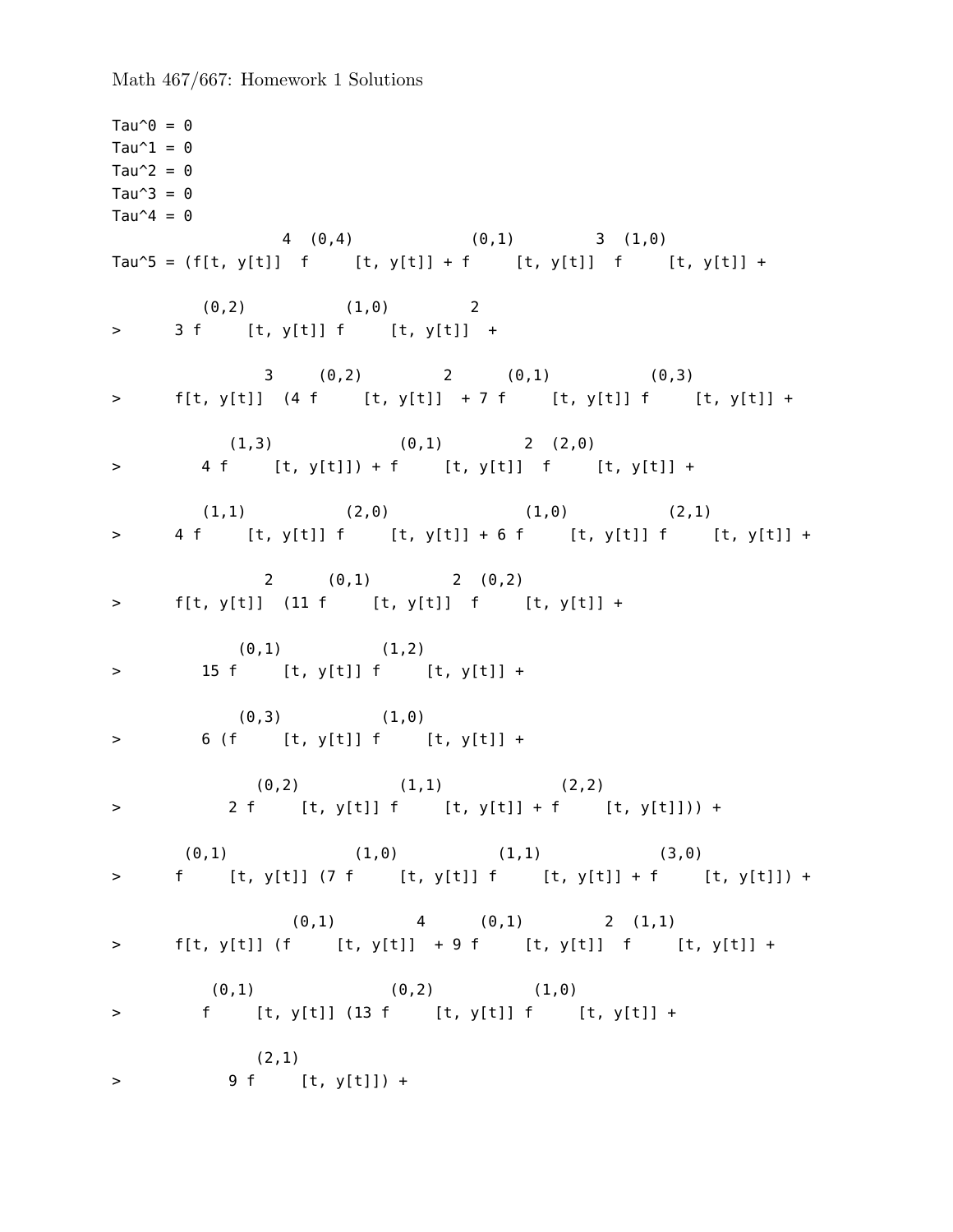$(1,1)$  2  $(1,0)$   $(1,2)$ > 4 (2 f [t, y[t]] + 3 f [t, y[t]] f [t, y[t]] +  $(0,2)$   $(2,0)$   $(3,1)$ > f [t, y[t]] f [t, y[t]] + f [t, y[t]])) + (4,0) > f [t, y[t]]) / 6

## $In[6]:=$

This shows that  $\tau(h) = \mathcal{O}(h^5)$  for the second method which we then infer is order 4.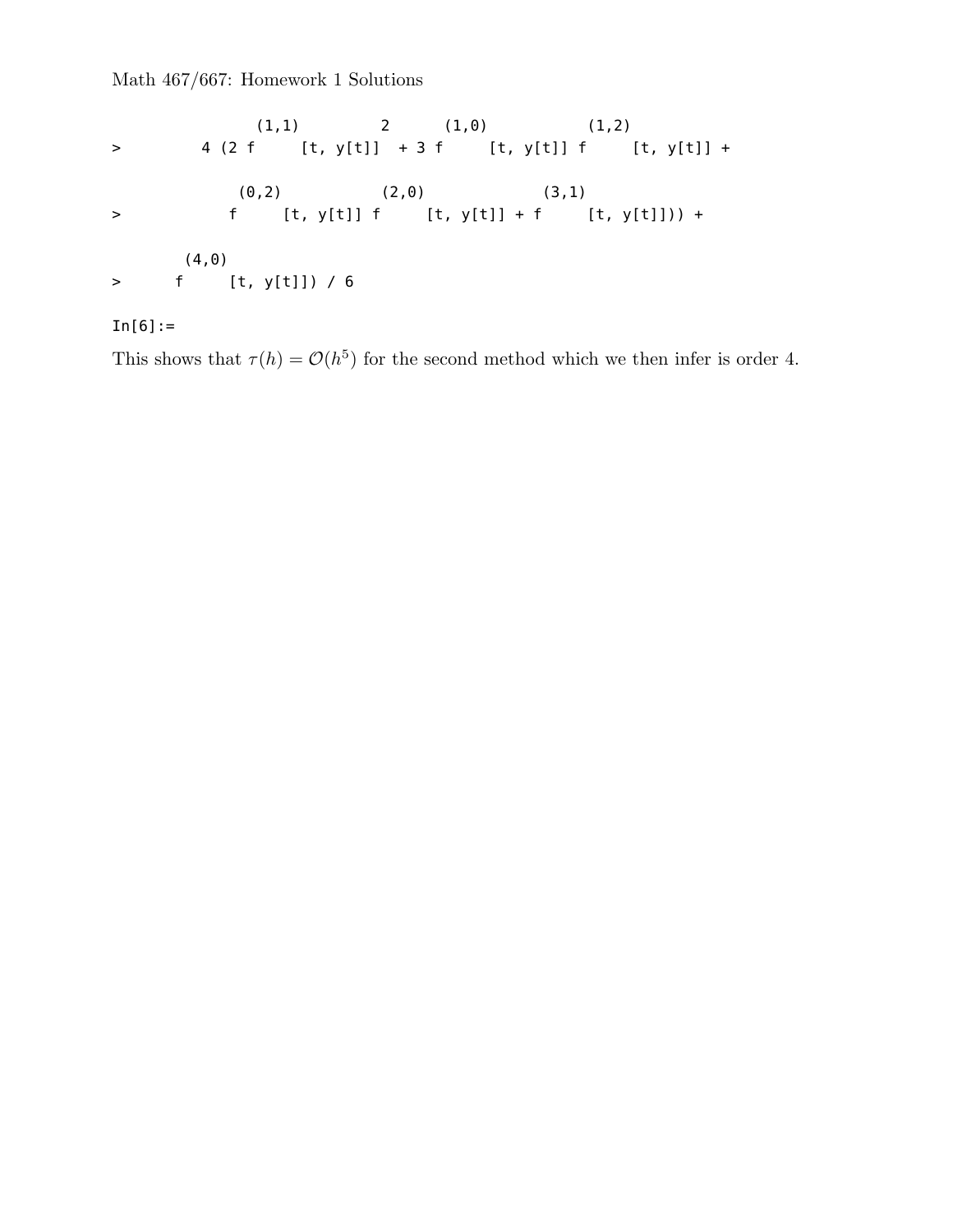**4.** [Iserles 1.8] Let *f* be analytic. Prove that, for sufficiently small *h >* 0 and an analytic function *x*, the function

$$
x(t+h) - x(t-h) - hf\left(\frac{1}{2}\big(x(t-h) + x(t+h)\big)\right)
$$

can be expanded into power series in odd powers of *h*. Deduce that the error in the implicit midpoint rule (1.13) when applied to autonomous ODEs  $y' = f(y)$  also admits an expansion in odd powers of *h*. Hint: First try to prove the statement for a scalar function f. Once you have solved this problem, a generalization should present no difficulties.

Let

$$
\xi(h) = x(t+h) - x(t-h) - hf\left(\frac{1}{2}(x(t-h) + x(t+h))\right)
$$

and note that

$$
\xi(-h) = x(t-h) - x(t+h) + hf\left(\frac{1}{2}(x(t+h) + x(t-h))\right) = -\xi(h).
$$

Therefore  $\xi(h)$  is an odd function in h. It follows that that the derivatives

 $\xi^{(k)}(h) = \begin{cases}$  is an even function for *k* odd is an odd function for *k* even*.*

Since any odd function must be zero at the origin, we conclude  $\xi^{(k)}(0) = 0$  for *k* even. Consequently the power series expansion

$$
\xi(h) = \sum_{k=0}^{\infty} \frac{1}{k!} h^k \xi^{(k)}(0) = \sum_{k \text{ odd}} \frac{1}{k!} h^k \xi^{(k)}(0)
$$

contains only odd powers of *h*. Upon noting that all of the above holds verbatim when *ξ*(*h*) is a vector-valued function, we conclude that this result holds equally well when *f* is vector valued.

Finally, to draw a connection to the implicit midpoint rule first note the *f* in that rule is different than the one in the definition of  $\xi(h)$ . To avoid confusion, we therefore call the force in the implicit midpoint rule by *g* and write

$$
y_{n+1} = y_n + hg(t_n + \frac{1}{2}h, \frac{1}{2}(y_n + y_{n+1})),
$$

Note when *g* is autonomous that this rule becomes

$$
y_{n+1} = y_n + hg(\frac{1}{2}(y_n + y_{n+1}))
$$

with the resulting truncation error

$$
\tau(h) = y(t_{n+1}) - y(t_n) - hg\left(\frac{1}{2}(y(t_n) + y(t_{n+1}))\right).
$$

Now, taking  $g(y) = 2f(x)$  and identifying  $y(t) = x(t - h/2)$  yields

$$
\tau(h) = y(t+h) - y(t) - hg\left(\frac{1}{2}(y(t) + y(t+h))\right)
$$
  
=  $x(t+h/2) - x(t-h/2) - \frac{1}{2}hf\left(\frac{1}{2}(x(t-h/2) + x(t+h/2))\right) = \xi(h/2).$ 

Therefore  $\tau(h) = \xi(h/2)$ . This shows that, provided a shift of  $h/2$  is made in time, that the truncation error in the implicit midpoint rule admits an expansion in odd powers of *h*. Frankly, I found such shifting in time when computing the truncation error a bit confusing if not dubious.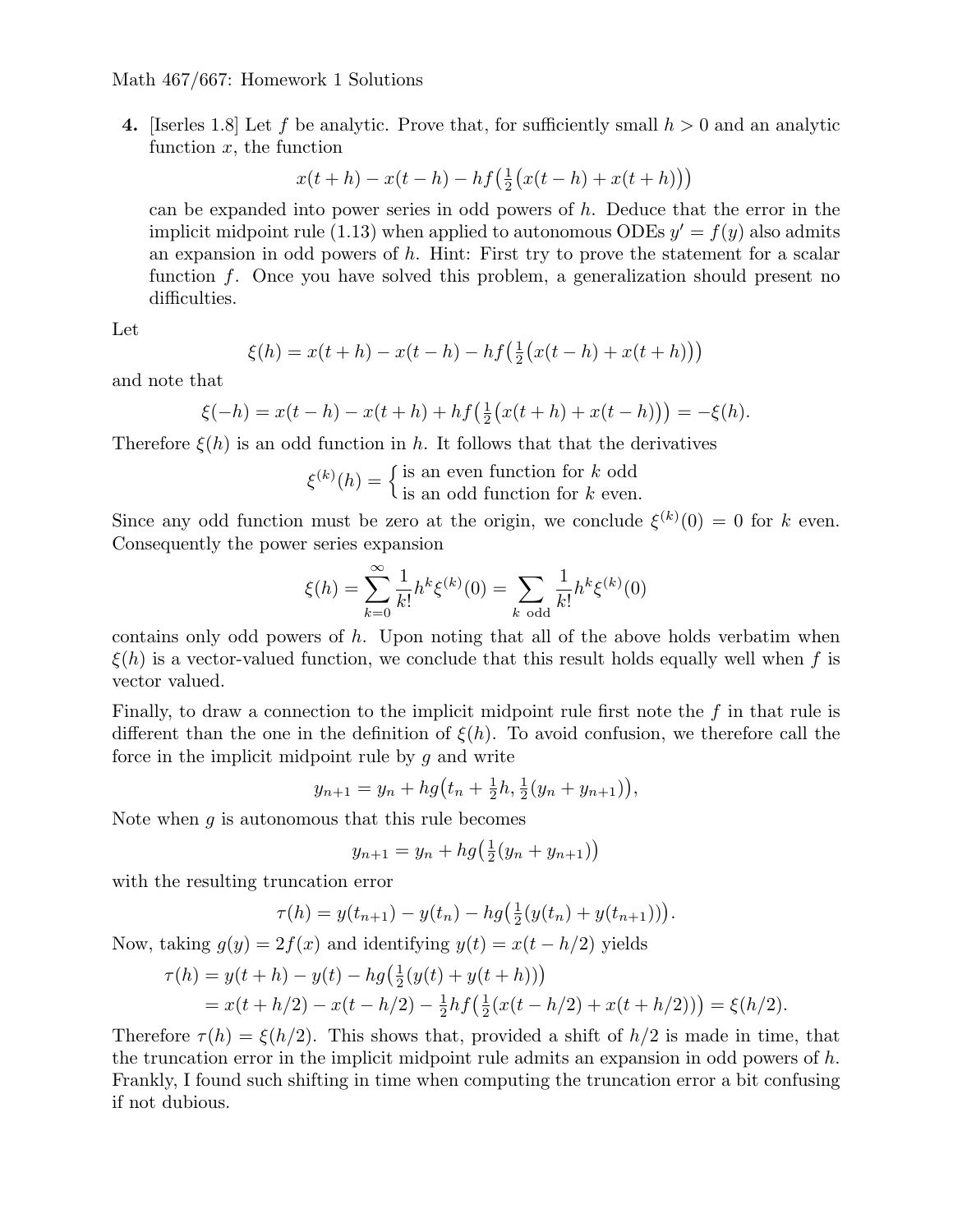**5.** [Iserles 2.3] Instead of (2.3), consider the identity

$$
y(t_{n+s}) = y(t_{n+s-2}) + \int_{t_{n+s-2}}^{t_{n+s}} f(\tau, y(\tau)) d\tau.
$$

(i) Replace  $f(\tau, y(\tau))$  by the interpolating polynomial p from Section 2.1 and substitute  $y_{n+s-2}$  in place of  $y(t_{n+s-2})$ . Prove that the resultant explicit Nystrom method is of order  $p = s$ .

As in Section 2.1 consider the interpolating polynomial *p* of order *s −* 1 such that

$$
p(t_m) = f(t_m, y(t_m))
$$
 for  $m = 0, ..., s - 1$ .

As before, interpolation theory and the smoothness of *y* implies

$$
p(t) = y'(t) + \mathcal{O}(h^{s})
$$
 for  $t \in [t_{n+s-1}, t_{n+s}].$ 

Since  $\tau$  is already used as the variable of integration let the truncation error in the resulting method by written  $\psi_n$ . Thus,

$$
y(t_{n+s}) = y(t_{n+s-2}) + \int_{t_{n+s-2}}^{t_{n+s}} p(\tau) d\tau + \psi_n(h).
$$

It follows setting  $t = t_{n+s-1}$ , dropping the subscripts and using the fact that  $\mathcal{O}(h^s)$  stands for a uniform bound on the error in *p* that

$$
\psi(h) = y(t+h) - y(t-h) - \int_{t-h}^{t+h} p(\tau) d\tau
$$
  
=  $y(t+h) - y(t-h) - \int_{t-h}^{t+h} (y'(t) + \mathcal{O}(h^s)) d\tau$   
=  $y(t+h) - y(t-h) - \int_{t-h}^{t+h} y'(t) d\tau - 2h\mathcal{O}(h^s)$   
=  $y(t+h) - y(t-h) - (y(t+h) - y(t-h)) + \mathcal{O}(h^{s+1}) = \mathcal{O}(h^{s+1}).$ 

Therefore, the explicit Nystrom method is of order  $p = s$ .

**(ii)** Derive the two-step Nystrom method in a closed form by using the above approach.

To derive the two-step method we set  $s = 2$  and explicitly write down the polynomial  $p$  as

$$
p(t) = p_0(t)f(t_n, y_n) + p_1(t)f(t_{n+1}, y_{n+1})
$$
  
=  $\frac{t - t_{n+1}}{t_n - t_{n+1}}f(t_n, y_n) + \frac{t - t_n}{t_{n+1} - t_n}f(t_{n+1}, y_{n+1})$   
=  $\frac{1}{h}((t_{n+1} - t)f(t_n, y_n) + (t - t_n)f(t_{n+1}, y_{n+1}))$   
=  $\frac{1}{h}(t_{n+1}f(t_n, y_n) - t_nf(t_{n+1}, y_{n+1}) + t(f(t_{n+1}, y_{n+1}) - f(t_n, y_n))).$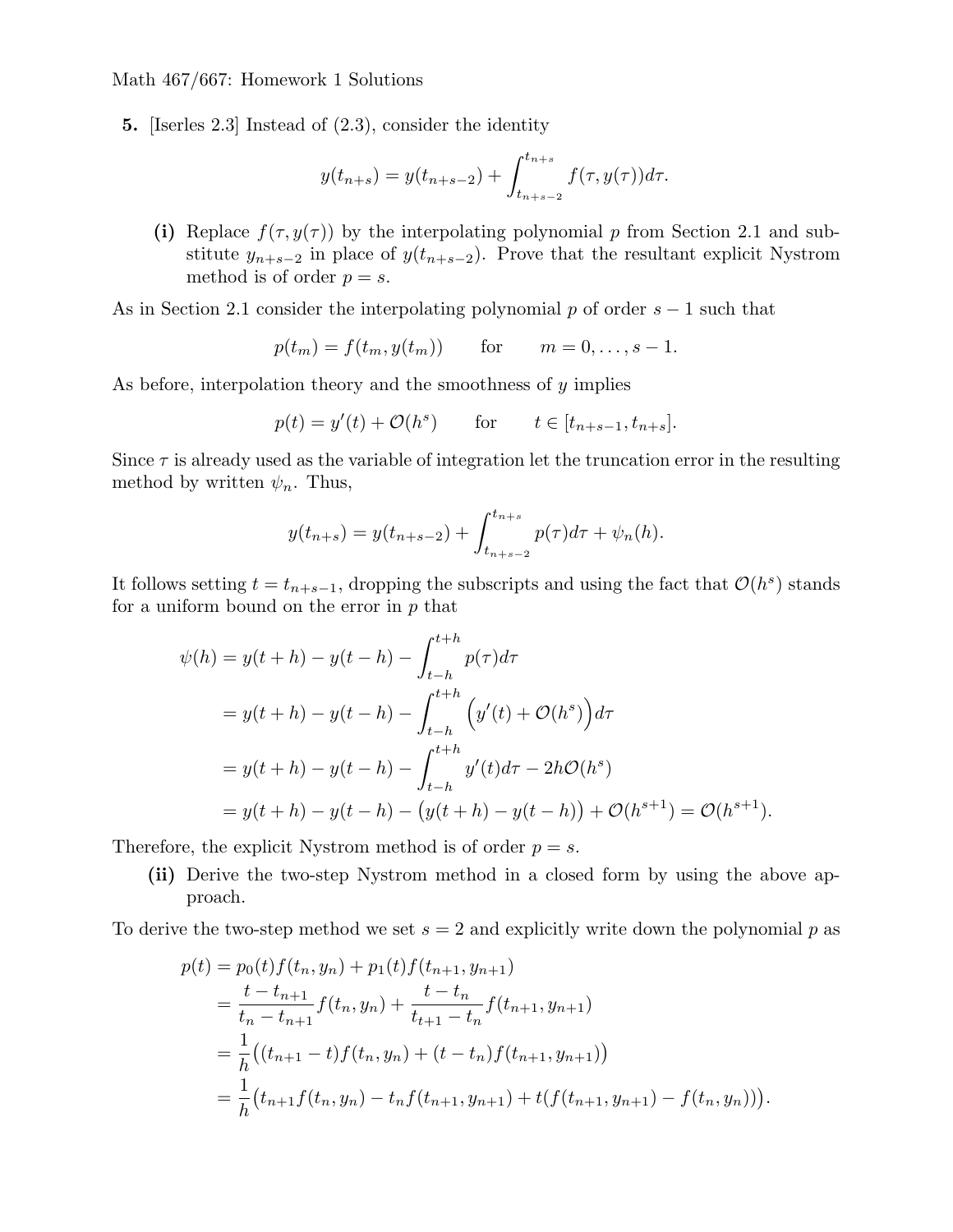Consequently,

$$
\int_{t_n}^{t_{n+2}} p(\tau) d\tau = 2(t_{n+1}f(t_n, y_n) - t_n f(t_{n+1}, y_{n+1}))
$$
\n
$$
+ \frac{1}{2h} (t_{n+2}^2 - t_n^2) (f(t_{n+1}, y_{n+1}) - f(t_n, y_n))
$$
\n
$$
= 2(t_{n+1}f(t_n, y_n) - (t_{n+1} - h)f(t_{n+1}, y_{n+1}))
$$
\n
$$
+ \frac{1}{2h} ((t_{n+1} + h)^2 - (t_{n+1} - h)^2) (f(t_{n+1}, y_{n+1}) - f(t_n, y_n))
$$
\n
$$
= 2t_{n+1} (f(t_n, y_n) - f(t_{n+1}, y_{n+1})) + 2hf(t_{n+1}, y_{n+1})
$$
\n
$$
+ \frac{1}{2h} (2ht_{n+1}) (f(t_{n+1}, y_{n+1}) - f(t_n, y_n))
$$
\n
$$
= 2hf(t_{n+1}, y_{n+1}).
$$

Therefore the two-step Nystrom method is  $y_{n+2} = y_n + 2hf(t_{n+1}, y_{n+1})$ .

**(iii)** Find the coefficients of the two-step and three-step Nystrom methods by noticing that  $\rho(w) = w^{s-2}(w^2 - 1)$  and evaluating  $\sigma$  from (2.13).

For  $s = 2$  we obtain

Wolfram Language 12.1.1 Engine for Linux ARM (32-bit) Copyright 1988-2020 Wolfram Research, Inc.

 $In[1]: = s=2$ 

 $Out[1]= 2$ 

```
In[2]:=rho=w^{(s-2)*(w^2-1)}
```
2  $0ut[2] = -1 + w$ 

 $In[3]:= 71 = Series[rho/Log[w], \{w, 1, s-1\}]$ 

```
2
0ut[3] = 2 + 2 (-1 + w) + 0[-1 + w]
```

```
In[4]:= P1=Normal[T1]
```
 $0ut[4] = 2 + 2 (-1 + w)$ 

In[5]:= sigma=Expand[P1]

 $Out[5] = 2 w$ 

 $In[6]:=$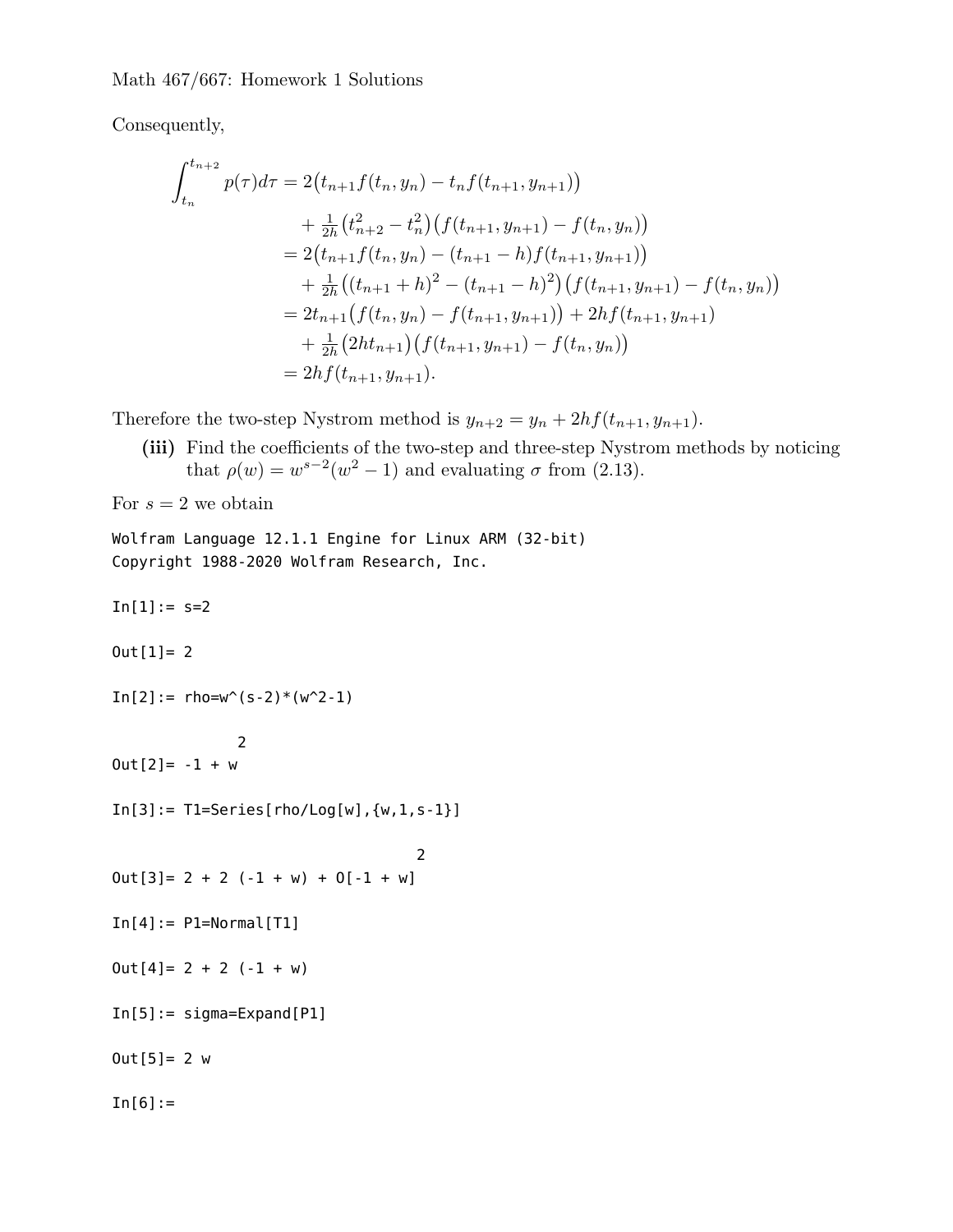which is consistent with the previous problem.

For  $s = 3$  we obtain Wolfram Language 12.1.1 Engine for Linux ARM (32-bit) Copyright 1988-2020 Wolfram Research, Inc.  $In[1]: = s=3$ Out[1]= 3  $In[2]:=rho=w^{(s-2)*(w^{2}-1)$ 2  $Out[2] = w (-1 + w)$  $In[3]: = TI=Series[rho/Log[w], \{w, 1, s-1\}]$ 2  $7 (-1 + w)$  3  $0$ ut[3] = 2 + 4 (-1 + w) + ----------- + 0[-1 + w] 3  $In[4]:=$  P1=Normal[T1] 2 7 (-1 + w)  $Out[4] = 2 + 4 (-1 + w) + \cdots$ 3 In[5]:= sigma=Expand[P1] 2 1 2 w 7 w  $Out[5] = - - - - - + - - -$ 3 3 3  $In [6] :=$ 

This shows the three-step Nystrom method is

$$
y_{n+3} = y_{n+1} + h\left[\frac{1}{3}f(t_n, y_n) - \frac{2}{3}f(t_{n+1}, y_{n+1}) + \frac{7}{3}f(t_{n+2}, y_{n+2})\right].
$$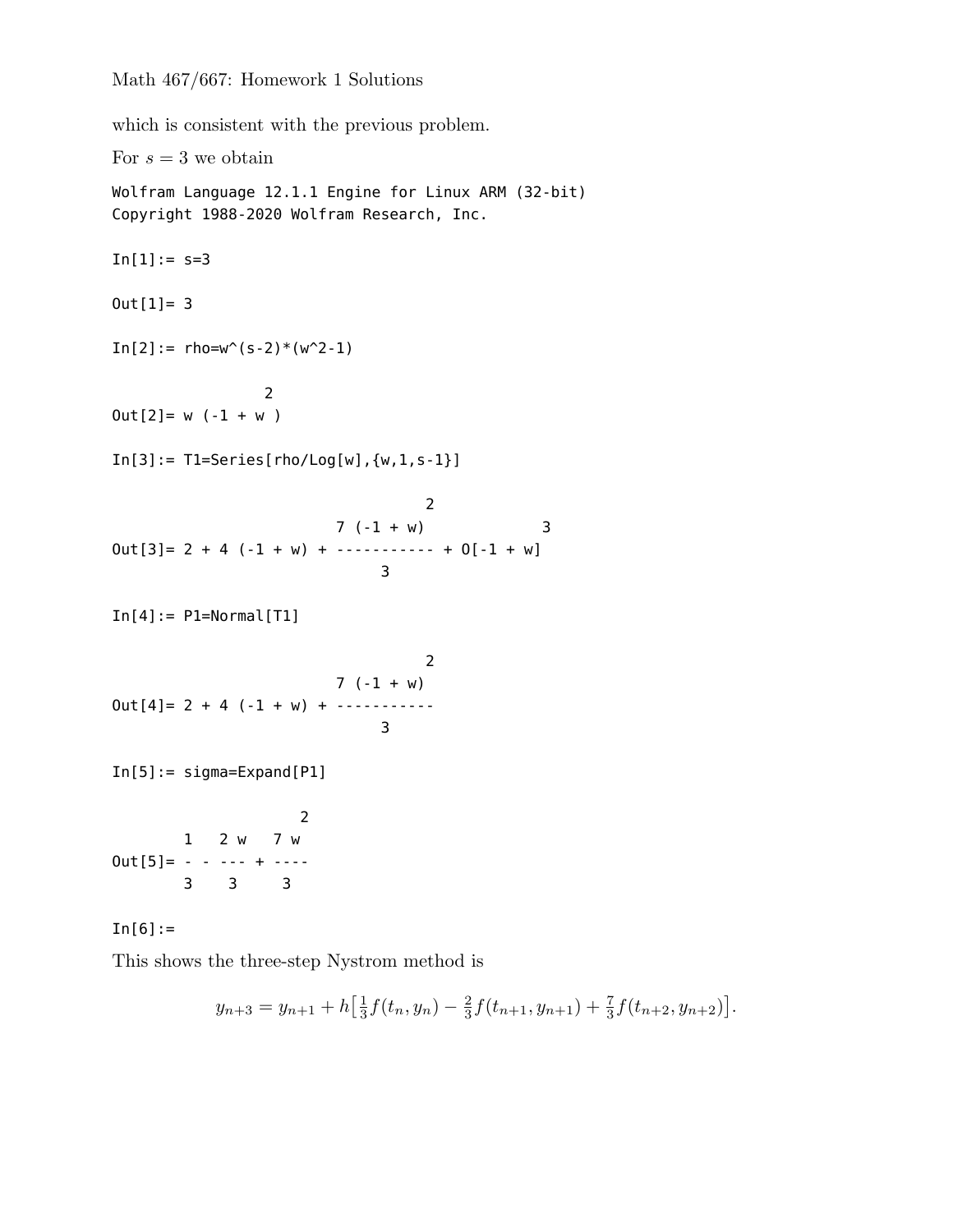**(iv)** Derive the two-step third-order implicit Milne method, again letting  $\rho(w)$  =  $w^{s-2}(w^2-1)$  but allowing  $\sigma$  to be of degree *s*.

The Mathematica computation

Wolfram Language 12.1.1 Engine for Linux ARM (32-bit) Copyright 1988-2020 Wolfram Research, Inc.

 $In[1]: = s=2$  $Out[1] = 2$  $In[2]:=rho-w^{(s-2)*(w^2-1)}$ 2  $0ut[2] = -1 + w$  $In[3]: = TI = Series[rho/Log[w], \{w, 1, s\}]$ 2  $(-1 + w)$  3  $Out[3] = 2 + 2 (-1 + w) + \cdots + 0[-1 + w]$ 3  $In[4]:=$  P1=Normal[T1] 2  $(-1 + w)$  $Out[4] = 2 + 2 (-1 + w) + \cdots$ 3 In[5]:= sigma=Expand[P1] 2 1 4 w w  $0$ ut  $[5] = - + - - - + - -$ 3 3 3

## $In [6] :=$

implies the two-step third-order implicit Milne method is

$$
y_{n+2} = y_n + h\left[\frac{1}{3}f(t_n, y_n) + \frac{4}{3}f(t_{n+1}, y_{n+1}) + \frac{1}{3}f(t_{n+2}, y_{n+2})\right].
$$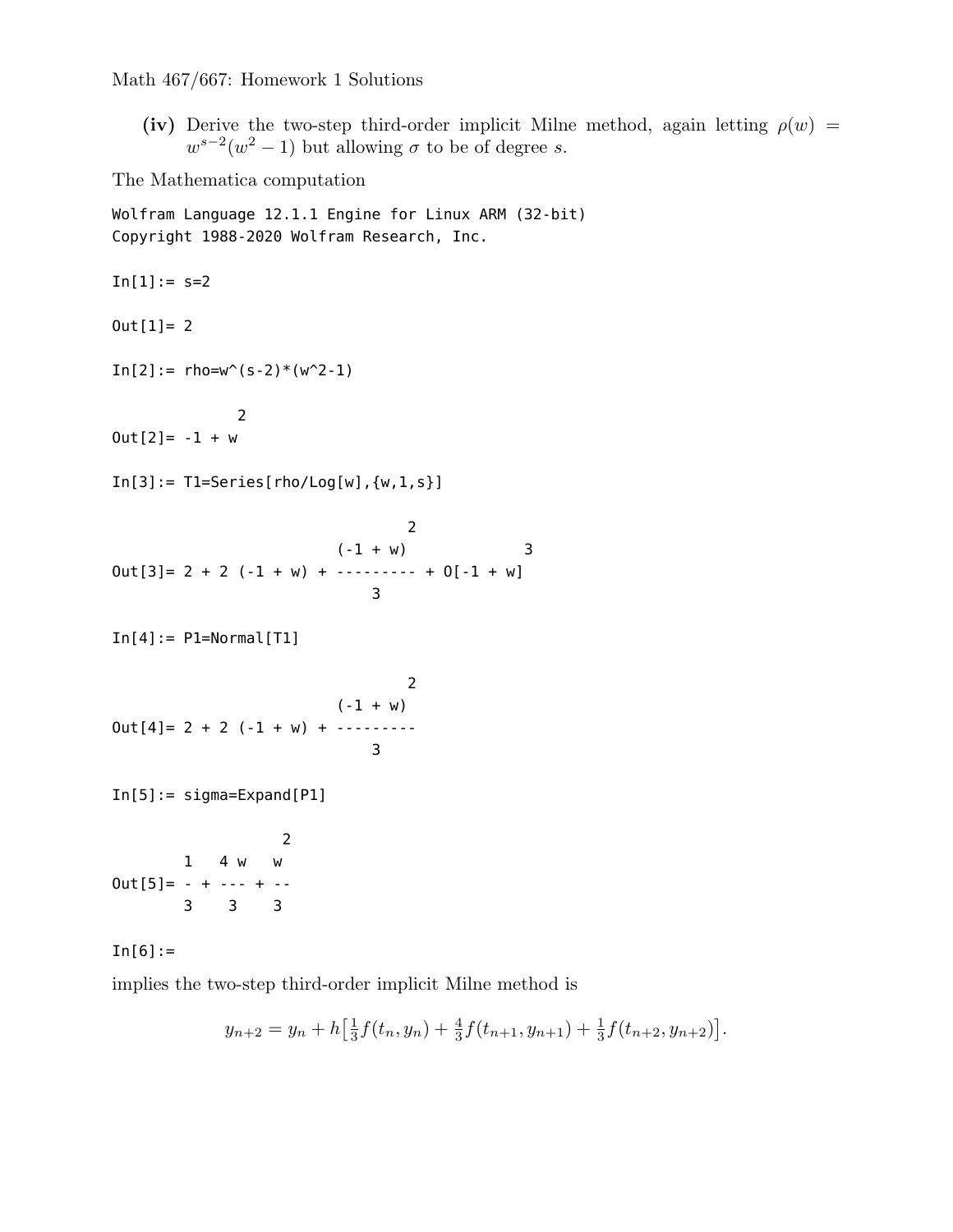**6.** [Iserles 2.4] Determine the order of the three-step method

$$
y_{n+3} - y_n = h\left[\frac{3}{8}f(t_{n+3}, y_{n+3}) + \frac{9}{8}f(t_{n+2}, y_{n+2}) + \frac{9}{8}f(t_{n+1}, y_{n+1}) + \frac{3}{8}f(t_n, y_n)\right],
$$

the three-eighths scheme. Is it convergent?

Compute the order of the method in two different ways. First, using a similar script as used for problem Iserles 1.4. Namely,

```
1 eq=y'->Function[t,f[t,y[t]]]
2 r=y[t+h]-y[t-2*h]-h*(3/8*f[t+h,y[t+h]]+9/8*f[t,y[t]]+
3 9/8*f[t-h,y[t-h]]+3/8*f[t-2*h,y[t-2*h]])
4 Dr=r
5 For[i=0, i<8, i++,
6 t0=Simplify[Dr/.h->0];
7 Print["Tau^",i," = ",t0];
8 If[t0==0, Null, Break[], Break[]];
9 Dr=Simplify[D[Dr,h]/.eq]
10 ]
  The output
  Wolfram Language 12.1.1 Engine for Linux ARM (32-bit)
  Copyright 1988-2020 Wolfram Research, Inc.
  In[1]:= eq=y'->Function[t, f[t, y[t]]]Out[1] = y' -> Function[t, f[t, y[t]]]
  In[2]: = r=y[t+h]-y[t-2*h]-h*(3/8*f[t+h,y[t+h]]+9/8*f[t,y[t]]+9/8*f[t-h,y[t-h]]+3/8*f[t-2*h,y[t-2*h]])
             9 f[t, y[t]] 3 f[-2 h + t, y[-2 h + t]]
  Out[2]= -(h (------------ + -------------------------- +
                  8 8
           9 f[-h + t, y[-h + t]] 3 f[h + t, y[h + t]]
  > ---------------------- + --------------------)) - y[-2 h + t] +
                    8 8
  > y[h + t]
  In[3]:=Dr=r9 f[t, y[t]] 3 f[-2 h + t, y[-2 h + t]]
  Out[3]= -(h (------------ + -------------------------- +
                  8 8
```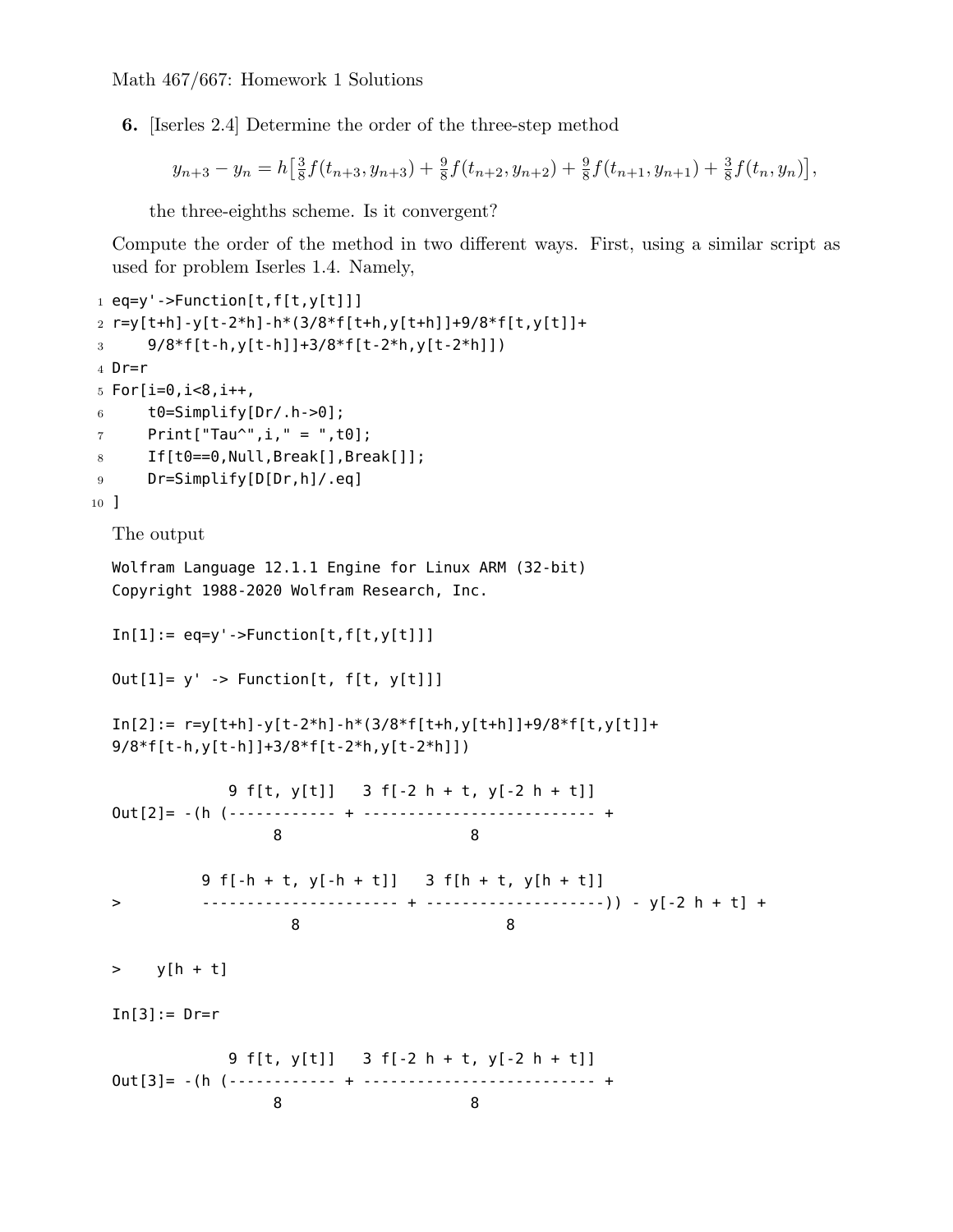```
9 f[-h + t, y[-h + t]] 3 f[h + t, y[h + t]]
> ---------------------- + --------------------)) - y[-2 h + t] +
               8 8
> y[h + t]In[4]: = For[i=0, i<8, i++,t0=Simplify[Dr/.h->0];
Print["Tau^",i,"=",t0];
If[t0==0,Null,Break[],Break[]];
Dr=Simplify[D[Dr,h]/.eq]
\mathbf{I}Tau^{\circ}\theta = 0
Tau\hat{}1 = 0Tau\hat{2} = 0Tau\hat{3} = 0Tau\hat{ }4 = 0
                4 (0,4) (0,1) 3 (1,0)
Tau^5 = (-9 (f[t, y[t]] f [t, y[t]] + f [t, y[t]] f [t, y[t]] +
        (0,2) (1,0) 2
> 3 f [t, y[t]] f [t, y[t]] +
            3 (0,2) 2 (0,1) (0,3)
> f[t, y[t]] (4 f [t, y[t]] + 7 f [t, y[t]] f [t, y[t]] +
          (1,3) (0,1) 2 (2,0)> 4 f [t, y[t]]) + f [t, y[t]] f [t, y[t]] +
       (1,1) (2,0)> 4 f [t, y[t]] f [t, y[t]] +
        (1,0) (2,1)> 6 f [t, y[t]] f [t, y[t]] +
             2 (0,1) 2 (0,2)
> f[t, y[t]] (11 f [t, y[t]] f [t, y[t]] +
          (0,1) (1,2)> 15 f [t, y[t]] f [t, y[t]] +
          (0,3) (1,0)> 6 (f [t, y[t]] f [t, y[t]] +
```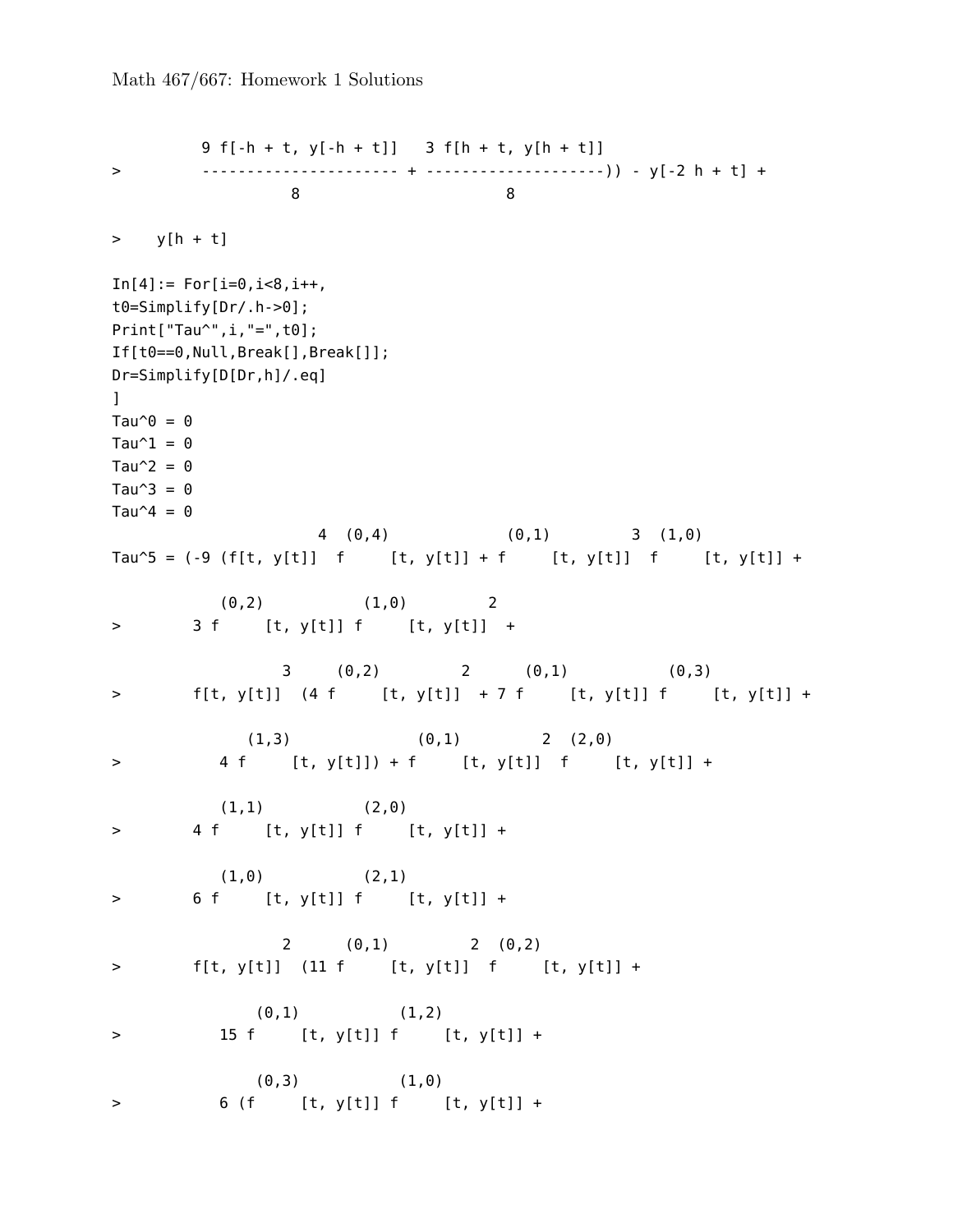$(0,2)$   $(1,1)$   $(2,2)$ > 2 f [t, y[t]] f [t, y[t]] + f [t, y[t]])) +  $(0,1)$   $(1,0)$   $(1,1)$ > f [t, y[t]] (7 f [t, y[t]] f [t, y[t]] + (3,0) > f [t, y[t]]) + f[t, y[t]] (0,1) 4 (0,1) 2 (1,1) > (f [t, y[t]] + 9 f [t, y[t]] f [t, y[t]] +  $(0,1)$   $(0,2)$   $(1,0)$ > f [t, y[t]] (13 f [t, y[t]] f [t, y[t]] + (2,1) > 9 f [t, y[t]]) +  $(1,1)$  2  $(1,0)$   $(1,2)$ > 4 (2 f [t, y[t]] + 3 f [t, y[t]] f [t, y[t]] +  $(0,2)$   $(2,0)$   $(3,1)$ > f [t, y[t]] f [t, y[t]] + f [t, y[t]])) + (4,0) > f [t, y[t]])) / 2

## $In[5]:=$

indicates that  $\tau(h) = \mathcal{O}(h^5)$  and so the three-eights scheme is fourth order.

The same result can be achieved using Theorem 2.1 from the text. In this case we take

$$
\rho(w) = w^3 - 1
$$
 and  $\sigma(w) = \frac{3}{8}w^3 + \frac{9}{8}w^2 + \frac{9}{8}w + \frac{3}{8}$ .

The script

1  $rho=w^3-1$ 

- 2 sigma=3/8\*w^3+9/8\*w^2+9/8\*w+3/8
- 3 r=rho-Log[w]\*sigma
- 4 Series[r,{w,1,5}]

produces the output

Wolfram Language 12.1.1 Engine for Linux ARM (32-bit) Copyright 1988-2020 Wolfram Research, Inc.